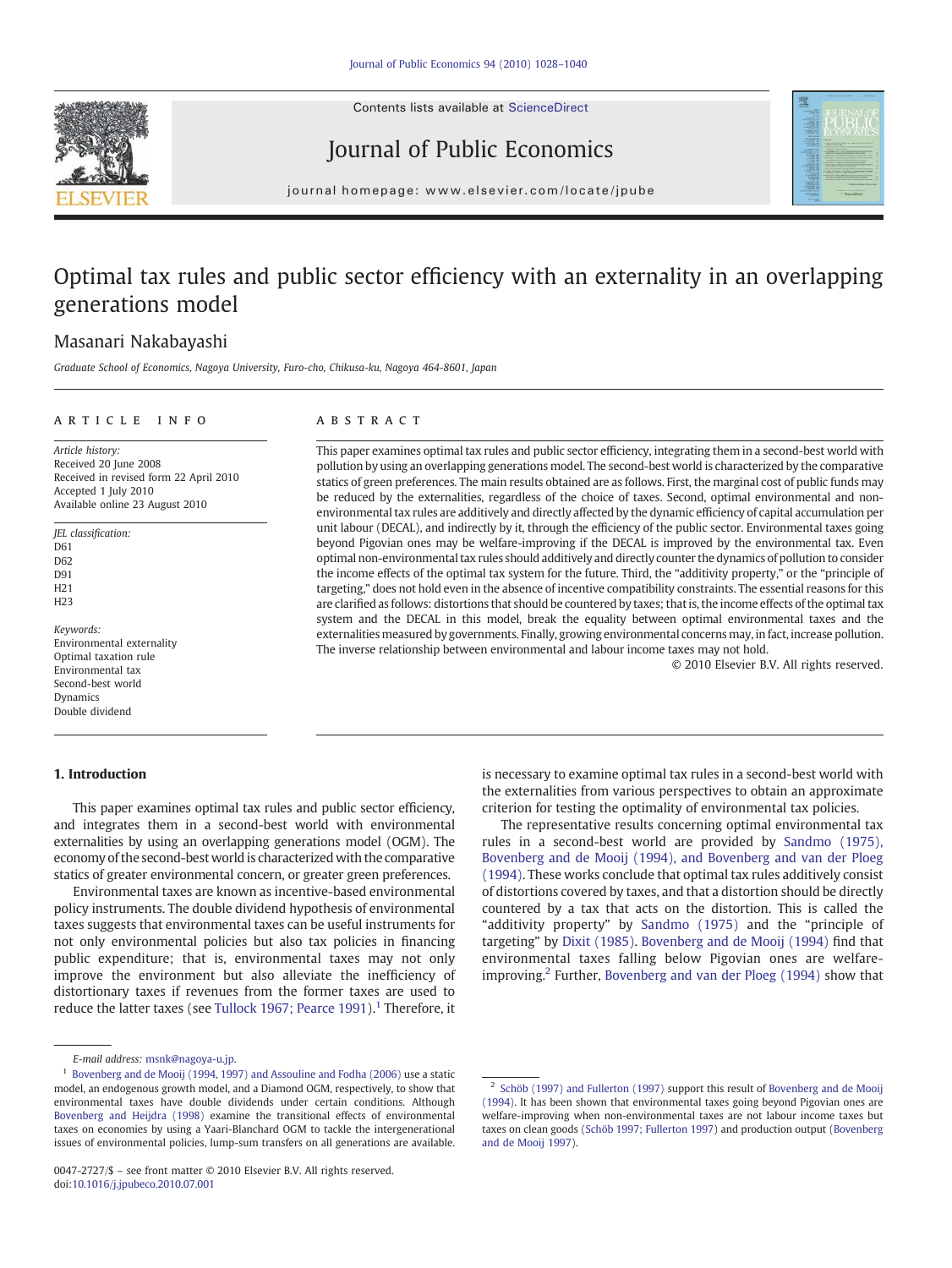green preferences bring about a decline in employment, while they improve the environment, regardless of the labour supply curve.<sup>3</sup>

On the other hand, [Cremer et al. \(1998\)](#page--1-0) show that the additivity property breaks down under incentive compatibility constraints owing to consumer heterogeneity, nonlinear income taxes, and public nonobservability of the consumers' earning abilities. Moreover, [Schöb](#page--1-0) [\(1997\)](#page--1-0) mathematically indicates that non-environmental tax rules include externalities, but does not discuss the reasons for this and the economic implications. [Schöb \(1997\)](#page--1-0) focuses on the normalization trap of taxes. Thus, these two studies do not clarify the essential reasons for and implications of the additivity property breaking down.

The abovementioned papers discuss the additivity property with static models. Discussions on pollution should not overlook the important fact that pollution is accumulative, and its dynamic aspects. Accumulative pollution affects not only the present but also the future. Its effects differ across generations, whose life spans differ from the life span of an economy. These implications are emphasized by [Solow](#page--1-0) [\(1986\) and Padilla \(2002\)](#page--1-0).

As [Assouline and Fodha \(2006\)](#page--1-0) show, the double dividends of environmental taxes primarily depend on the dynamic efficiency of capital accumulation. [Altonji et al. \(1992\)](#page--1-0) empirically reject the altruistic links of the distribution of income and consumption in infinitely lived agent models. Therefore, when analyzing optimal environmental tax rules in a second-best world, we need to consider the future effects of pollution and the differences in the life spans between an economy and consumers.

In analyzing optimal tax rules, the efficiency of the public sector should be considered, since, as [Pigou \(1947\)](#page--1-0) states, the efficiency of the public sector reflects that of the tax system. [Atkinson and Stern \(1974\)](#page--1-0) show that the effect described by [Pigou \(1947\)](#page--1-0) is indicative of the growth of the public sector. [Atkinson and Stern \(1974\), Batina \(1990\),](#page--1-0) [and Sandmo \(1998\)](#page--1-0) examine the public sector in the absence of pollution. The main result of their studies is that whether the public sector grows or shrinks due to the distortionary nature of taxation depends on the marginal tax rate, or the choice of taxes and the income effects of taxed goods. [Batina \(1990\)](#page--1-0) uses a Diamond OGM and shows that public sector efficiency depends not only on the marginal tax rate but also on the dynamic efficiency of capital accumulation per unit labour (DECAL). Batina discusses this in the context where the source for the DECAL is taxes on interest income, or the intertemporal allocation of a generation. Batina does not discuss all the sources for the DECAL, since it appears even without taxes on interest income.

The efficiency of the public sector under pollution is discussed by [Bovenberg and de Mooij \(1994\) and Bovenberg and van der Ploeg](#page--1-0) [\(1994\)](#page--1-0). They show that the marginal cost of public funds (MCPF) depends only on labour income tax rates and the own-price elasticity of labour supply through the additivity property under certain utility functions. However, these studies do not elaborate on the relationship between the efficiency of the public sector, the effect described by [Pigou](#page--1-0) [\(1947\)](#page--1-0), and pollution.

To incorporate the dynamic aspects of pollution and capital accumulation into the analyses of optimal environmental tax rules and public sector efficiency, we adopt a Diamond OGM under a system with environmental taxes and linear labour income taxes.<sup>4</sup> The latter are either proportional or progressive taxes, and their adoption facilitates the model and enables the clarification of the additivity property. From the ensuing analysis, we obtain four main results.

First, the externalities of pollution affect the efficiency of the public sector, regardless of the choice of taxes. This is because all available taxes should consider their effects on the externalities. By doing so, the public sector may optimally shrink, since the effect of the externalities may be opposite to the effect described by [Pigou \(1947\).](#page--1-0) Moreover, it is shown that the inefficiency of intergenerations may result in the public sector shrinking optimally.

Second, the dynamics of capital accumulation and pollution affect optimal tax rules. Optimal environmental and non-environmental tax rules are additively and directly affected by the DECAL, since governments should consider the DECAL with all available taxes. Intergenerational allocation is considered by additively and directly controlling the value of consumption by the old generation, by imposing taxes on their consumption. This results in different optimal environmental tax rules across generations. Owing to the effect of the DECAL on welfare, it is ambiguous whether optimal environmental taxes lie above or below the marginal external cost of pollution (MECP). This suggests that environmental taxes going beyond Pigovian ones may be welfare-improving if the DECAL is improved by those environmental taxes. Not only optimal environmental tax rules but also optimal non-environmental ones should additively and directly counter the dynamics of pollution for the future. This is because all available taxes should consider the effects of income transfer from the taxes, including the externalities. In addition, the DECAL and the externalities indirectly affect all optimal tax rules through the efficiency of the public sector.

Third, the additivity property, or the principle of targeting, does not hold even without incentive compatibility constraints. This is evident in the appearance of externalities in optimal non-environmental tax rules. The essential reason for this is that all available taxes should consider the effects of the taxes that include the externalities. This depends on whether or not distortions hinder the equality between optimal environmental taxes and the MECP and which instruments counter the externalities. This is discussed by categorizing the additivity property into a "weak" and a "strong" additivity property. This discussion tells us whether or not non-environmental taxes should consider the externalities and under what conditions and with what instruments the externalities should be considered.

This third result means that the results obtained by [Bovenberg and](#page--1-0) [de Mooij \(1994\) and Bovenberg and van der Ploeg \(1994\)](#page--1-0) on the MCPF do not generally hold even under certain utility functions. This is because the DECAL breaks such equality between optimal environmental taxes and the MECP measured by the government. We show that their prior results hold only with the additional assumption that dynamically efficient capital accumulation per unit labour is achieved. This indicates that the main cause for the additivity property breaking down in this model is the inefficiency of either intergenerational allocation or the intertemporal allocation of a generation.

Finally, greater green preferences may aggravate pollution in an optimal tax system. This implies that neither of the two dividends of [Bovenberg and van der Ploeg \(1994\)](#page--1-0) may be obtained. However, these dividends can be obtained under certain conditions. The inverse relationship between environmental and labour income taxes, which [Bovenberg and van der Ploeg \(1994\)](#page--1-0) arrive at, does not hold. It is important that governments consider these conditions when undertaking activities to educate people on the environment.

This paper is organized as follows. [Section 2](#page--1-0) presents the model employed in this paper. [Section 3](#page--1-0) defines the market equilibrium. [Section 4](#page--1-0) analyzes the efficiency of the public sector and optimal tax rules, and integrates them in the second-best world. [Section 5](#page--1-0) performs the comparative statics of greater green preferences. Finally, [Section 6](#page--1-0) presents the conclusion.

<sup>&</sup>lt;sup>3</sup> [Bovenberg and van der Ploeg \(1994\)](#page--1-0) investigate whether or not greater green preferences improve the environment and employment. Note that while they call the two dividends by greater green preferences "the double dividend hypothesis," this paper uses the term "the double dividend hypothesis of [Bovenberg and van der Ploeg \(1994\)](#page--1-0)" to avoid confusion with the double dividend hypothesis of environmental taxes.

<sup>4</sup> Following [Assouline and Fodha \(2006\)](#page--1-0), we adopt a Diamond OGM, because, unlike [Bovenberg and Heijdra \(1998\),](#page--1-0) our focus is not the transitional effects of environmental taxes. Other papers on the environment that employ OGMs are those by [Howarth and Norgaard \(1992\), John and Pecchenino \(1994\), John et al. \(1995\), Marini](#page--1-0) [and Scaramozzino \(1995\), Guruswamy Babu et al. \(1997\), Howarth \(1998\), and Jouvet](#page--1-0) [et al. \(2000\).](#page--1-0) These studies do not deal with optimal environmental tax rules in a second-best world.